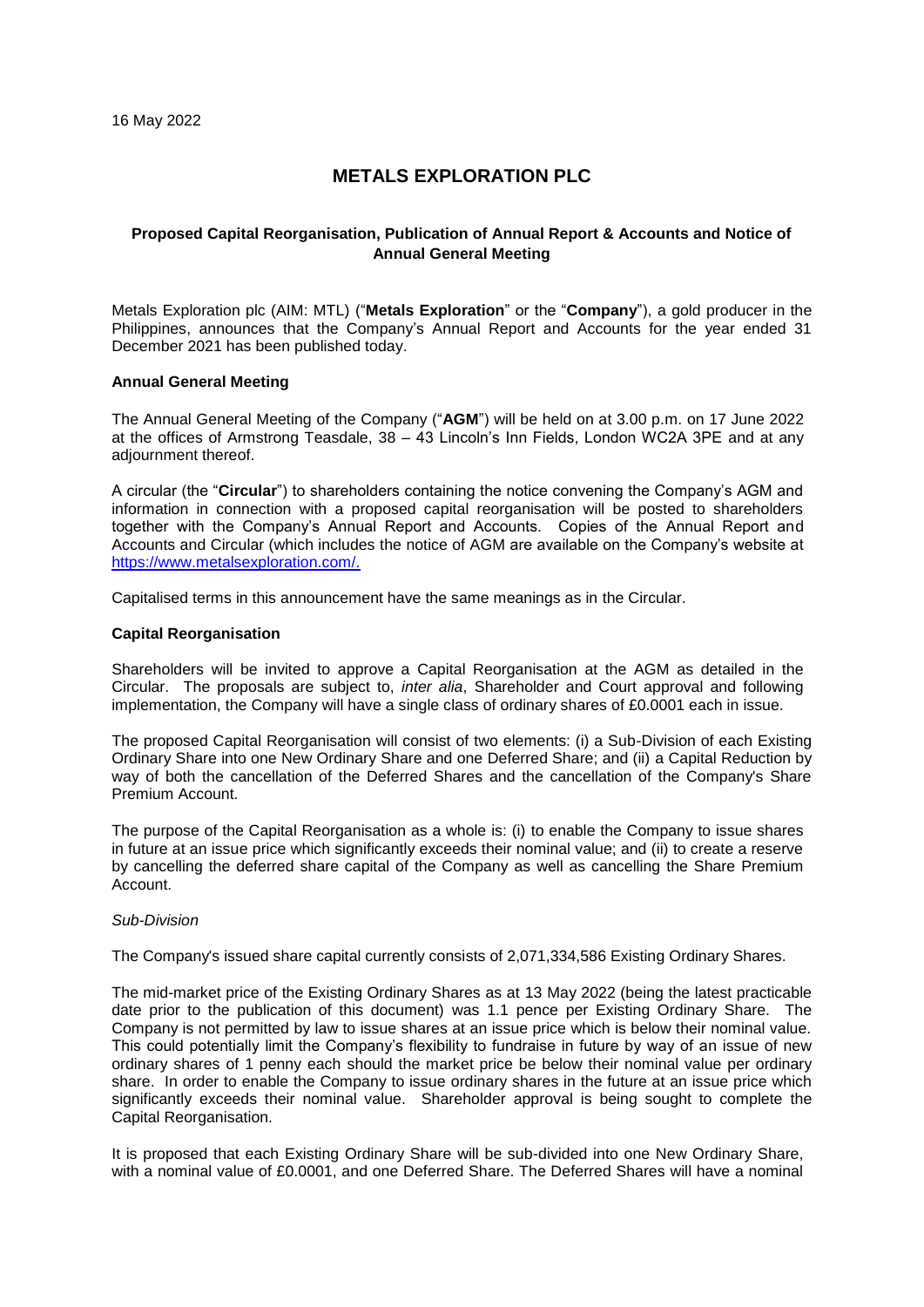value of £0.0099 each, and these shares are thereafter proposed to be cancelled pursuant to the Capital Reduction.

### *Capital Reduction*

The Circular sets out a proposal for the entire share premium account of the Company to be cancelled. In addition, the entire class of Deferred Shares in issue created as a result of the Sub-Division as described above is also proposed to be cancelled. The effect of the proposed Capital Reduction, if approved, will create a pool of distributable reserves. Such distributable reserves may in the future be used to absorb future losses and/or (subject always to compliance with law and the Company having sufficient cash to fund dividends) effect distributions or other returns of value to shareholders if it is considered prudent to do so.

### **AGM Resolutions**

The Resolutions that will be put to Shareholders at the Company's AGM.

### **Resolution 1: Receiving the Accounts**

The Board recommends the receiving of the audited accounts for the year ended 31 December 2021 together with the Reports of the Directors and the Auditors thereon.

#### **Resolutions 2 – 4: Re-appointment of Directors**

These resolutions relates to the re-appointment of Messrs Darren Bowden, David Cather, and Andrew Chubb each retire as a Director in accordance with the Articles of Association and, being eligible, offers himself for re-appointment. The Board recommends the re-appointment of each of these Directors.

#### **Resolutions 5 and 6 – Appointment of Steven Smith and Timothy Livesey as Directors**

This resolution relates to the appointment of Messrs Smith and Livesey as Directors following the last annual general meeting of the Company. The Board recommends the re-appointment of each of these Directors.

### **Resolution 7 – Auditors' re-appointment and remuneration**

The resolution relating to the auditors' reappointment and remuneration is usual business for the Annual General Meeting.

#### **Resolution 8: Sub-Division of the Existing Ordinary Shares**

This resolution, which is a special resolution, is to approve the sub-division of the Existing Ordinary Shares and the adoption of new articles of association, further details of which are contained in paragraph 3 of Part 3 of the Circular. The proposed amendments to the Articles set out the limited rights and restrictions of the new class of Deferred Shares created as a result of the Sub-Division.

A copy of the Company's updated articles of association, showing the changes made to the existing articles of association, will be made available on the Company's website [\(www.metalsexploration.com\)](http://www.metalsexploration.com/) and copies are available upon request from the Company.

### **Resolution 9: Cancellation of the Deferred Shares and cancellation of the Company's Share Premium Account**

This resolution, which is a special resolution, is to cancel and extinguish all of the Deferred Shares, and to cancel the Share Premium Account in its entirety, further details of which are contained in paragraphs 4 and 5 of Part 3 of the Circular.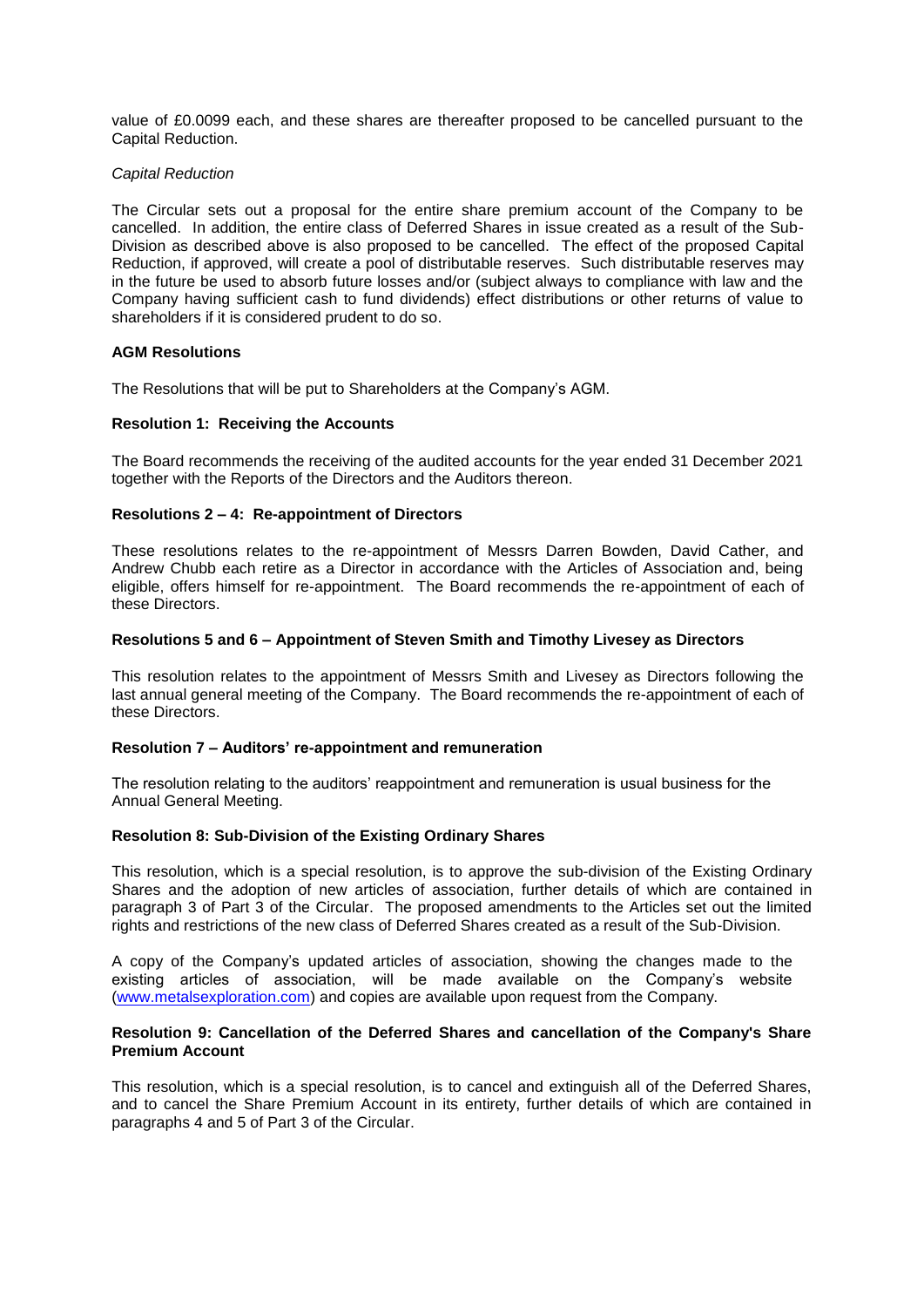## **Resolution 10: Authority of Directors to allot shares**

Resolution 10 is proposed as a special resolution granting authority to the directors to allot and issue up to 20,600,000 new Ordinary Shares to members of the senior management team in accordance with the 2021 Management Incentive Plan. The deemed issue price of such shares will be £0.01245 per share being the 30 day VWAP on the date the Board approved the bonus payment. It is intended to issue these shares immediately following the AGM.

Should this resolution be passed, the Company's executive director, CEO Mr Darren Bowden, will be issued a maximum of 8,257,335 new New Ordinary Shares.

#### **Resolution 11: Dis-application of statutory pre-emption rights**

Resolution 11 is a special resolution and will, if approved, provide the Directors with authority to issue equity securities for cash on a non pre-emptive basis pursuant to the authority conferred by Resolution 10 above. The authority will expire at the commencement of the Company's next annual general meeting.

#### **Resolutions 12 and 13:**

As announced on 5 May 2022, the Company intends to grant Mr Tim Livesey an option to subscribe for 6.6 million new New Ordinary Shares in the capital of the Company with a subscription price per share equal to the nominal value of each share at the time of exercise. Resolutions 12 and 13 authorise the directors to allot and issue such shares upon the exercise of the option by Mr Livesey on a non pre-emptive basis. Both resolutions are proposed as special resolutions.

For further information please visit or contact [www.metalsexploration.com](http://www.metalsexploration.com/)

| <b>Metals Exploration PLC</b>                          |                              |
|--------------------------------------------------------|------------------------------|
| Via Tavistock Communications Limited                   | +44 (0) 207 920 3150         |
|                                                        |                              |
|                                                        |                              |
| <b>Nominated &amp; Financial Advisor &amp; Broker:</b> | <b>STRAND HANSON LIMITED</b> |
| James Spinney, James Dance, Rob Patrick                | +44 (0) 207 409 3494         |
|                                                        |                              |
| <b>Financial Adviser &amp; Broker</b>                  | <b>HANNAM &amp; PARTNERS</b> |
| Matt Hasson, Franck Nganou                             | +44 (0) 207 907 8500         |
|                                                        |                              |
| <b>Public Relations:</b>                               | <b>TAVISTOCK</b>             |
| Jos Simson, Nick Elwes, Oliver Lamb                    | +44 (0) 207 920 3150         |
|                                                        |                              |